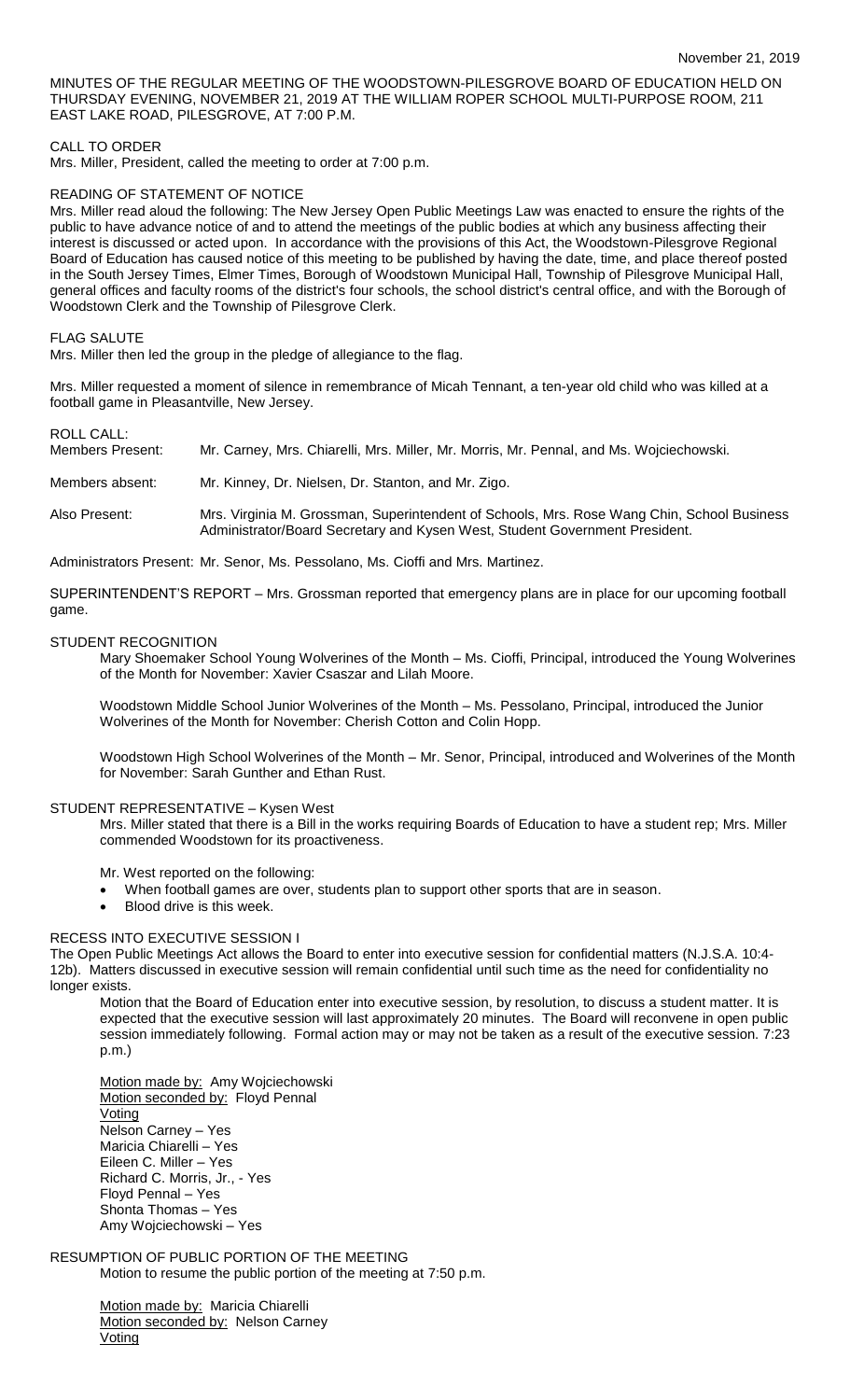Nelson Carney – Yes Maricia Chiarelli – Yes Eileen C. Miller – Yes Richard C. Morris, Jr., - Yes Floyd Pennal – Yes Shonta Thomas – Yes Amy Wojciechowski – Yes

AUDIENCE PARTICIPATION (Agenda Items Only) – None.

### APPROVAL OF MINUTES

Motion to approve the following minutes as recommended by the School Business Administrator: October 17, 2019 – Work Session and Executive Session Minutes. October 24, 2019 – Regular Meeting and Executive Session Minutes.

Motion made by: Maricia Chiarelli Motion seconded by: Amy Wojciechowski Voting Nelson Carney – Yes Maricia Chiarelli – Yes Eileen C. Miller – Yes Richard C. Morris, Jr., - Yes Floyd Pennal – Yes Shonta Thomas – Yes Amy Wojciechowski – Yes

### INSTRUCTION/CURRICULUM

Motion to approve the following as recommended by the Superintendent: Professional Development as follows:

|                       |                 |              | <b>Workshop/Confer</b> |                      |                        |
|-----------------------|-----------------|--------------|------------------------|----------------------|------------------------|
| <b>Staff</b>          | <b>Building</b> | <b>Dates</b> | ence                   | Location             | Cost not to exceed     |
|                       |                 |              |                        |                      | \$685 - funded through |
| <b>Tiffany Roback</b> | <b>High</b>     | 1/30-1/31/20 | <b>NJASA Techspo</b>   | <b>Atlantic City</b> | Tech Dept.             |
|                       |                 |              |                        |                      | \$685 - funded through |
| Dawn Clarke           | High            | 1/30-1/31/20 | <b>NJASA Techspo</b>   | <b>Atlantic City</b> | Tech Dept.             |
|                       |                 |              |                        |                      | \$685 - funded through |
| Karlyle Adams         | High            | 1/30-1/31/20 | <b>NJASA Techspo</b>   | <b>Atlantic City</b> | Tech Dept.             |
| Stacy Shorter-        |                 |              |                        |                      | \$685 - funded through |
| Carney                | High            | 1/30-1/31/20 | <b>NJASA Techspo</b>   | Atlantic City        | Tech Dept.             |

Field Experience as follows:

Samantha Santos from Rowan University for an Athletic Training Education Clinical Rotation with Dan Evans at the High School. Spring 2020: 1/13/20 to 5/22/20.

Field Trip requests for the month of November 2019 as follows: High School (see page \_\_\_)

Fundraising request for the month of November 2019 (see page \_\_\_)

Harassment, Intimidation and Bullying (HIB) report dated 10/17/19 through 11/14/19 and to provide notification letters as required to the parents/guardians advising that this information has been provided to the Board of Education.

Motion made by: Amy Wojciechowski Motion seconded by: Maricia Chiarelli Voting Nelson Carney – Yes Maricia Chiarelli – Abstained on the HIB report only. Eileen C. Miller – Yes Richard C. Morris, Jr., - Yes Floyd Pennal – Yes Shonta Thomas – Yes Amy Wojciechowski – Yes

Motion to approve the following as recommended by the Superintendent (voting not applicable to sending district representatives):

Field Experience as follows:

Rescind the approval of Ashley Seifert from Rowan University for a full year of Clinical Practice in Health and PE with Steve New (Mary Shoemaker School) and Kellilynn Clifford (Woodstown Middle School).

Spring 2020: 1/21/20 to 3/6/20 - Woodstown Middle School (84 hours); 3/23/20 to 4/30/20 - Mary Shoemaker School (84 hours).

Fall 2020: 9/1/20 to 10/23/20 - Mary Shoemaker School (280 hours); 10/26/20 to 12/17/20 - Woodstown Middle School (280 hours).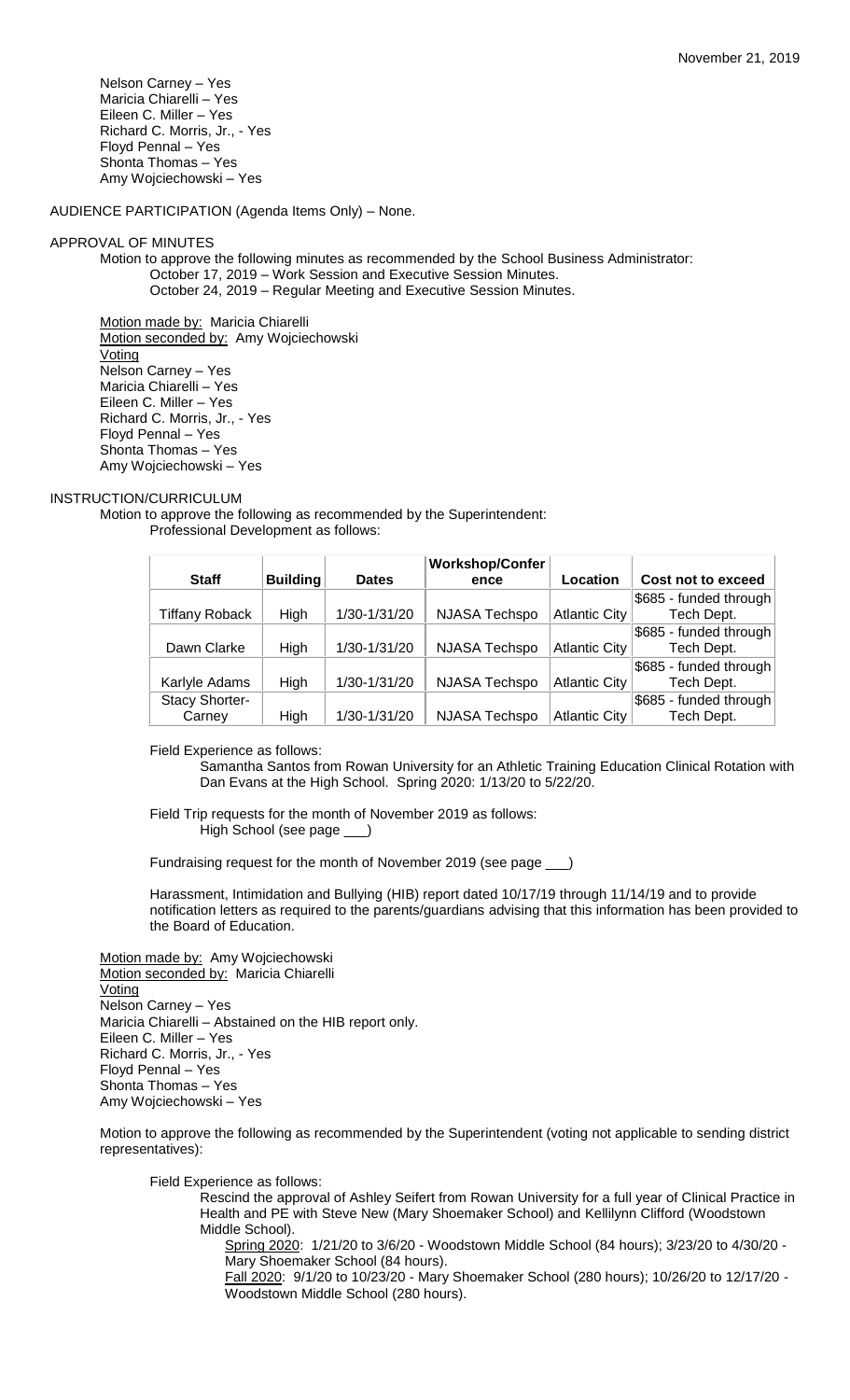Giordano (Jordan) D'Alessio from Rowan University for a full year of Clinical Practice in Health and PE with Steve New (Mary Shoemaker School) and Kellilynn Clifford (Woodstown Middle School).

Spring 2020: 1/21/20 to 3/6/20 - Woodstown Middle School (84 hours); 3/23/20 to 4/30/20 - Mary Shoemaker School (84 hours).

Fall 2020: 9/1/20 to 10/23/20 - Mary Shoemaker School (280 hours); 10/26/20 to 12/17/20 - Woodstown Middle School (280 hours).

Mirjam Biegen through Rowan University for 25 hours of fieldwork with Diane Cioffi at the Mary Shoemaker School. This is for a graduate level course.

Field Trip requests for the month of November 2019 as follows: Mary Shoemaker November 2019 Field Trip list. (see page \_ Middle School November 2019 Field Trip list. (see page \_

Motion made by: Amy Wojciechowski Motion seconded by: Maricia Chiarelli Voting Nelson Carney – Abstained on the Mary Shoemaker Field Trip list only. Maricia Chiarelli – Yes Eileen C. Miller – Yes Floyd Pennal – Yes Shonta Thomas – Abstained on the Mary Shoemaker Field Trip list only. Amy Wojciechowski – Yes

ADMINISTRATION/PERSONNEL

Motion to approve the following as recommended by the Superintendent: Resignations/Retirements as follows:

Rescind the appointment of Rebecca Schad as a full-time Paraprofessional at the High School.

New staff as follows: (see page New full time Custodian position. Gia Franceschini-Bullwinkle - Full-time Paraprofessional. Shannon Sheridan - extension as Long Term Substitute Teacher

Extra Duty Appointments as follows:

McKinney-Vento November 2019 list. (see page \_\_\_) High School November 2019 Extra Duty list. (see page \_\_\_) Athletic November 2019 Extra Duty list. (see page \_\_\_) Homebound Instruction November 2019 list. (see page \_\_\_)

Substitute List for the month of November 2019. (see page \_\_\_)

Volunteers for the month of November 2019 as follows: Athletic Tier 2 volunteer list. (see page \_\_\_)

Motion made by: Floyd Pennal Motion seconded by: Amy Wojciechowski Voting Nelson Carney – Yes Maricia Chiarelli – Yes Eileen C. Miller – Yes Richard C. Morris, Jr., - Yes Floyd Pennal – Yes Shonta Thomas – Yes Amy Wojciechowski – Yes

Motion to approve the following as recommended by the Superintendent (voting not applicable to sending district representatives):

Resignations/Retirements as follows: Resignation of Reginald Teemer as a Paraprofessional at the Middle School effective 11/8/2019.

New Staff as follows: (see page \_\_\_) Jessa Adamo – Long Term Substitute Nurse Lori Vilary – Grade 3 Teacher Katherine Ragonese – Teacher of Students with Disabilities Extra Duty Appointments for the month of November as follows Mary Shoemaker School (see page \_ Volunteers for the month of November as follows: William Roper Volunteer List. (see page \_ Mary Shoemaker Volunteer List. (see page \_\_\_ Motion made by: Floyd Pennal Motion seconded by: Maricia Chiarelli Voting

Nelson Carney – Yes Maricia Chiarelli – Abstained to the Mary Shoemaker Volunteer List only. Eileen C. Miller – Yes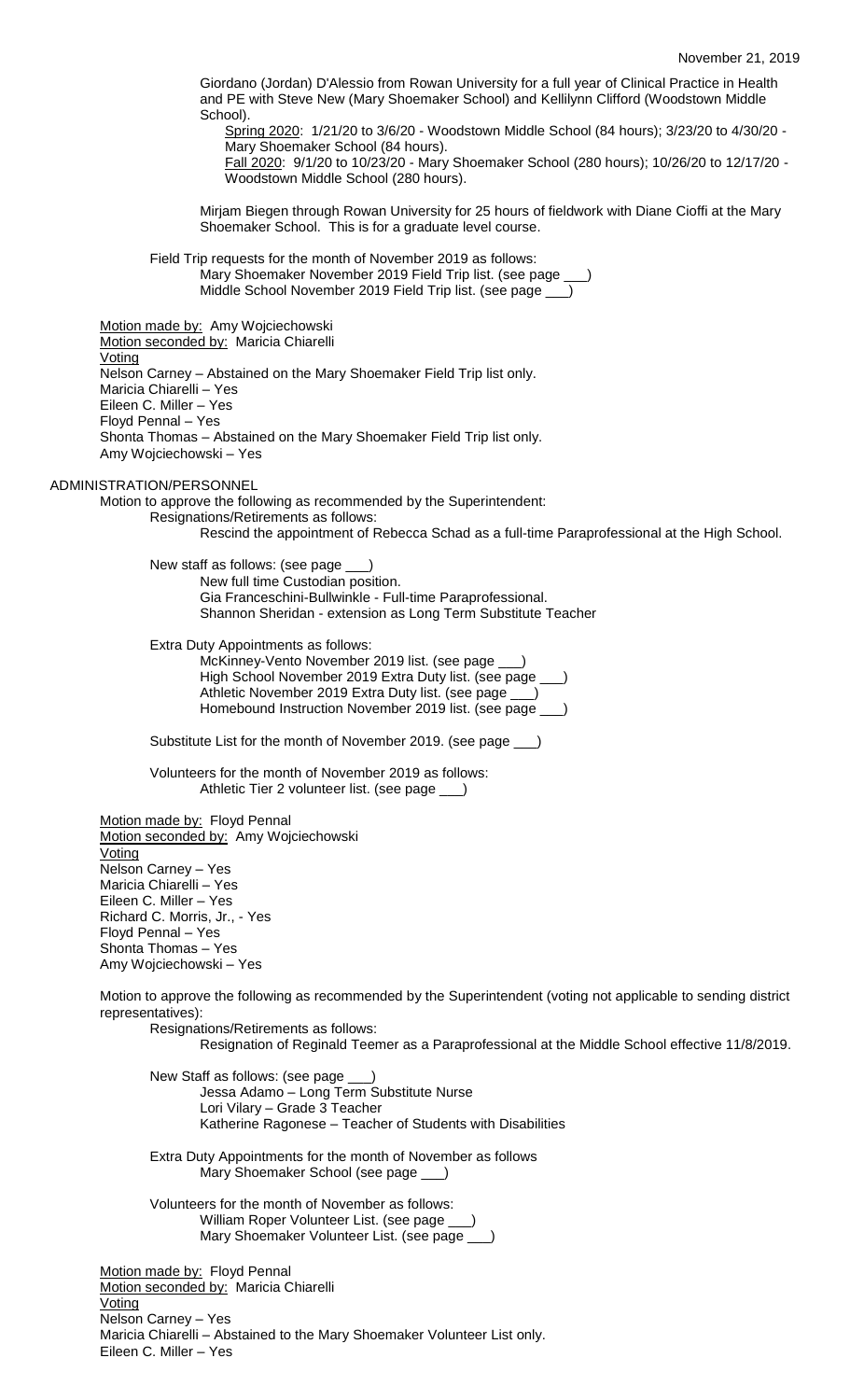Floyd Pennal – Yes Shonta Thomas – Yes Amy Wojciechowski – Abstained to New Staff - Katherine Ragonese only.

#### OPERATIONS/FINANCE

Motion to approve the following financial reports as recommended by the School Business Administrator: (see Board Minutes Financial Back-up Binder for details).

\_\_\_\_\_\_\_\_\_\_\_\_\_\_\_\_\_\_\_\_\_\_\_\_\_\_\_\_\_ \_\_\_\_\_\_\_\_\_\_\_\_\_\_\_\_\_\_\_\_\_\_\_\_

Pursuant to N.J.A.C. 6A:23A-16.10 (c)3, I certify that as of September 30, 2019, no budgetary line item account has obligations and payments (contractual orders) which in total exceed the amount appropriated by the Woodstown-Pilesgrove Regional Board of Education pursuant to N.J.S.A. 18A:22-8.1 and N.J.S.A. 18A:22-8.2 and no budgetary line item account has been over-expended in violation of N.J.A.C. 6:23- 16.10 (a)1.

Board Secretary **Date** 

The September 30, 2019, preliminary final Report of the Treasurer of School Funds for the 2019-2020 school year is in agreement with the September 30, 2019, preliminary Report of the Board Secretary, pending audit.

Pursuant to N.J.A.C. 6A:23A-16.10(c)4, that the Woodstown-Pilesgrove Regional Board of Education certifies that as of September 30, 2019, and after review of the Secretary's Monthly Financial Report and the Treasurer's Monthly Financial Report and upon consultation with the appropriate district officials, to the best of the Board's knowledge, no major account or fund has been over-expended in violation of N.J.A.C. 6A:23A-16.10(a)1 and that sufficient funds are available to meet the district's financial obligations for the remainder of the fiscal year.

EFT's for October 2019, additional hand check payments for October 2019, and payment list for the month of November 2019.

Transfer of funds as previously approved by the Superintendent pursuant to 18A:22-8.1 for the month of September 2019.

Additional financial reports as follows:

Student Activities and Athletics for the month of October 2019. Scholarships for the month of October 2019. Odyssey of the Mind for the month of October 2019. Cafeteria Report for the month of October 2019. Woodstown Community School for the month of October 2019.

Motion made by: Nelson Carney Motion seconded by: Maricia Chiarelli Voting Nelson Carney – Yes Maricia Chiarelli – Yes Eileen C. Miller – Yes Richard C. Morris, Jr., - Yes Floyd Pennal – Yes Shonta Thomas – Yes Amy Wojciechowski – Yes

Motion to approve the following as recommended by the School Business Administrator: Use of Facilities Requests for the month of November 2019. (see page \_\_\_)

Pool rental agreement with Rivers Edge Community Alliance in the amount of \$6,500.00 for the 2019- 2020 school year.

Accept the following donations to benefit Odyssey of the Mind: Cunningham Group Inc. - \$100.00 Alex Snitcher Electric - \$50.00 Pioneer Pipe Contractors, Inc. - \$1,000.00

Resolution to approve withdrawal of funds from the Capital Reserve account to fund the replacement of the heating boiler circulating pumps, motors, and concrete pad at the Mary S. Shoemaker School in the amount of \$45,000.00, to be used in General Fund Capital Outlay Account (Fund 12). The District has a requirement to fund the local share of the replacement of the boiler circulating pump in Mary S. Shoemaker School in the amount of \$45,000.00 through a Capital Reserve withdrawal. The NJ State Department of Education requires Board action for withdrawals from the Capital Reserve account. There are available funds in the amount of \$45,000.00 for withdrawal from the Capital Reserve account. The District will not seek State funding for the above project. Be it resolved that the Long-Range Facilities Plan will be amended to incorporate the above project. Be it further resolved that the District's administration is directed to withdraw \$45,000.00 from the Capital Reserve account to make the money available for this expenditure.

Resolution to approve withdrawal of funds from the Maintenance Reserve account to fund the unit ventilator heating coil and control valve in Mary S. Shoemaker School in the amount of \$8,000.00, to be used in General Fund account (11-000-261-XXX-XX). The NJ State Department of Education requires Board action for withdrawals from the Maintenance Reserve account. There are available funds in the amount of \$8,000.00 for withdrawal from the Maintenance Reserve account. Be it resolved that the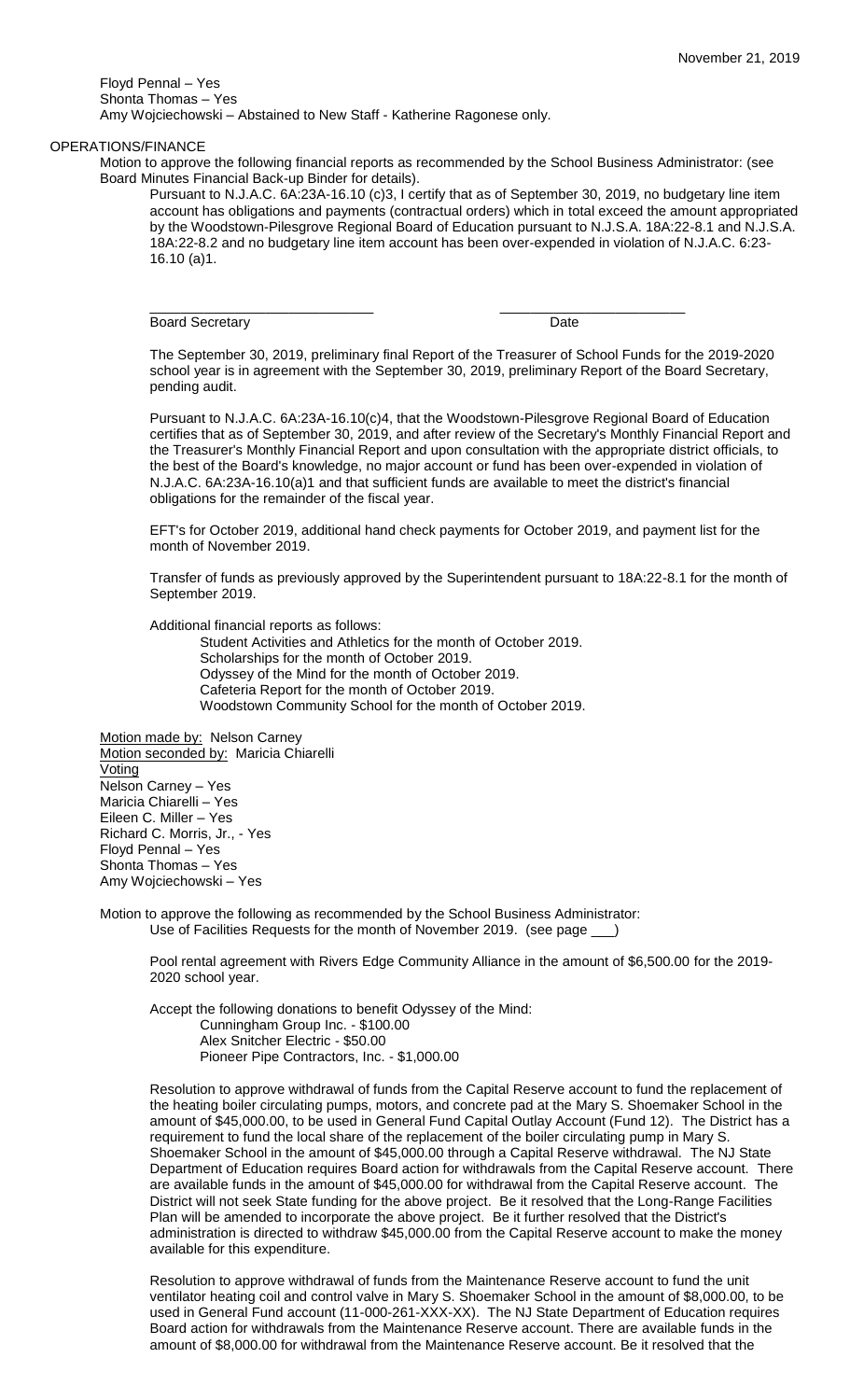District's administration is directed to withdraw \$8,000.00 from the Maintenance Reserve account to make the money available for this expenditure**.**

Motion made by: Nelson Carney Motion seconded by: Maricia Chiarelli **Voting** Nelson Carney – Yes Maricia Chiarelli – Yes Eileen C. Miller – Yes Richard C. Morris, Jr., - Yes Floyd Pennal – Yes Shonta Thomas – Yes Amy Wojciechowski – Yes

Motion to approve the following as recommended by the School Business Administrator (voting not applicable to sending district representatives):

Contract with Bayada to provide 1:1 nursing services to student NJSmart #8761533622, retroactively effective November 18, 2019 through the remainder of the 2019-2020 school year.

Contract with Pennsville Public School District for the attendance of student NJSmart #9332575532 from September 5, 2019 through October 2, 2019 at the prorated tuition amount of \$1,391.60.

Contract with Eat Play Learn LLC, (Molly Cervini) to provide speech language therapy services to student NJSmart #8611345492 for the 2019-2020 school year at \$89.00 per hour, 1 time per week and \$350 per speech-language/augmentative communication evaluation.

Addendum to transportation route SLC-1 for an additional 122 miles a day at \$1.00 per mile for 180 days for an additional increase per diem of \$122.00 for the 2019-2020 school year. (Note: This route is transporting students to and from the Creativity CoLaboratory Charter School in Elmer, NJ)

Motion made by: Nelson Carney Motion seconded by: Maricia Chiarelli **Voting** Nelson Carney – Yes Maricia Chiarelli – Yes Eileen C. Miller – Yes Floyd Pennal – Yes Shonta Thomas – Yes Amy Wojciechowski – Yes

# POLICY - None

#### RECESS INTO EXECUTIVE SESSION II

The Open Public Meetings Act allows the Board to enter into executive session for confidential matters (N.J.S.A. 10:4- 12b). Matters discussed in executive session will remain confidential until such time as the need for confidentiality no longer exists.

Motion that the Board of Education enter into executive session, by resolution, to discuss a student matter. It is expected that the executive session will last approximately 20 minutes. The Board will reconvene in open public session immediately following. Formal action may or may not be taken as a result of the executive session. 8:09 p.m.)

Motion made by: Maricia Chiarelli Motion seconded by: Amy Wojciechowski **Voting** Nelson Carney – Yes Maricia Chiarelli – Yes Eileen C. Miller – Yes Richard C. Morris, Jr., - Yes Floyd Pennal – Yes Shonta Thomas – Yes Amy Wojciechowski – Yes

### RESUMPTION OF PUBLIC PORTION OF THE MEETING Motion to resume the public portion of the meeting at 8:43 p.m.

Motion made by: Maricia Chiarelli Motion seconded by: Nelson Carney Voting Nelson Carney – Yes Maricia Chiarelli – Yes Eileen C. Miller – Yes Richard C. Morris, Jr., - Yes Floyd Pennal – Yes Shonta Thomas – Yes Amy Wojciechowski – Yes

## OLD BUSINESS – None.

NEW BUSINESS – The motion to accept the official election results will be presented at the December Meeting.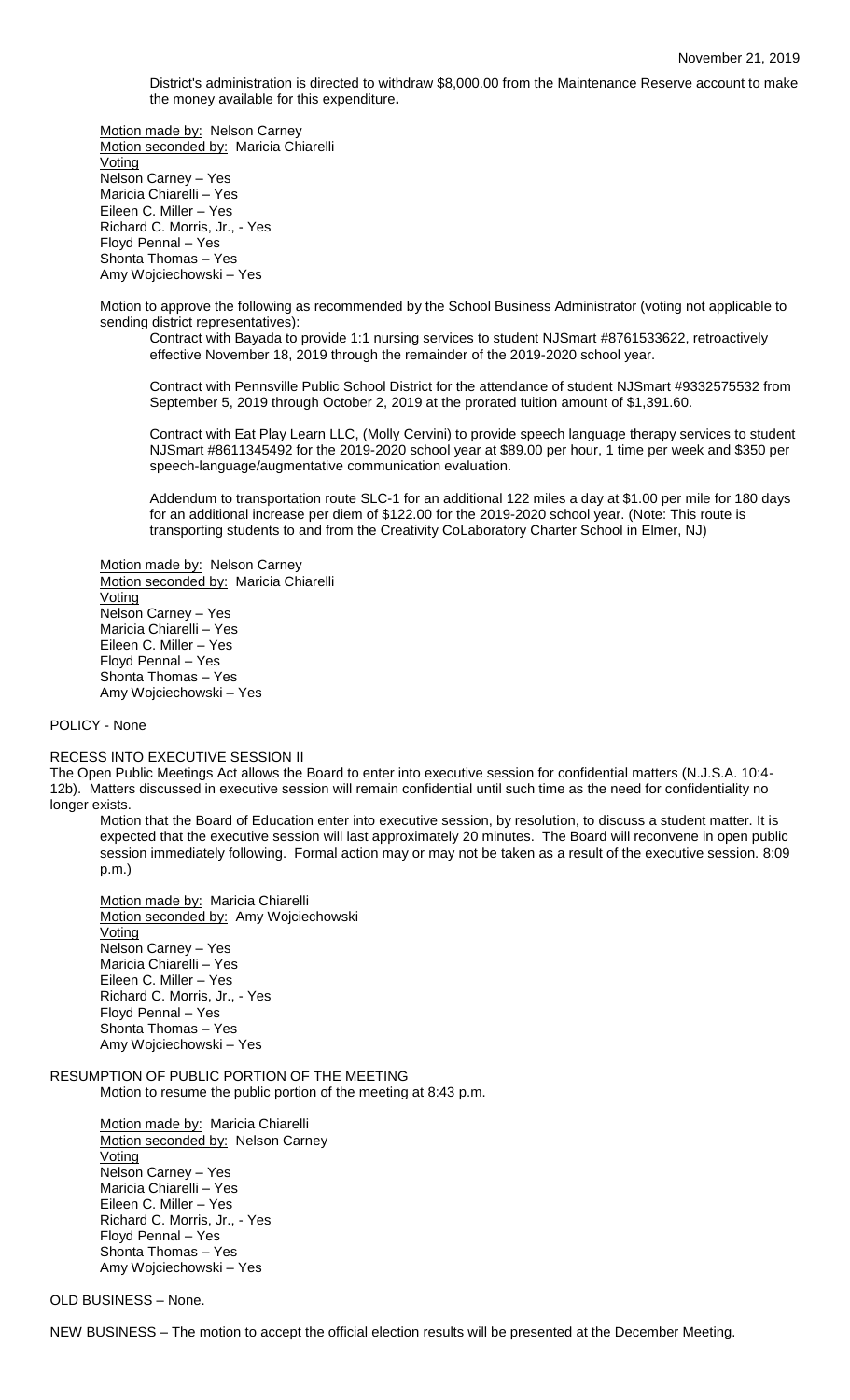# REPORTS

School Business Administrator – Mrs. Chin reported on the following:

October cafeteria performance:

- October profit is \$6,500, bringing year-to-date profitability to \$2,800.
- There is positive momentum in meal counts, a-la-carte revenue, and student participation.
- NutriServe expected that the new "block lunch" schedule (needed due to the new WHS schedule) will reduce profitability. Compared to a year ago (October 2018 profit was \$10K); there is an increase in food cost and labor cost. Nevertheless, the District sees this as a positive change because students are participating and the menu choices are enticing.
- MSS oven has broken down beyond repair; District is in price quote stage to get oven replaced; the need to "run food" has also caused labor cost to temporarily increase.

Cafeteria updates to BOE:

- Food safety -- all ingredients come into the cafeteria "pre-cooked"; this is to prevent food poisoning; State requires food temperature documentation to be on file; there has been no documented food poisoning situation in our District.
- Food availability -- Cafeteria keeps a constant pulse to not run out of the main entree menu item; cafeteria does not keep a full inventory of optional menu items (e.g., hoagies) to minimize waste.
- Food temperature William Roper and Mary Shoemaker Schools are excited about pizza days; pizza is delivered three (3) times a day to ensure warm pizza is served; new oven arrival will help with keeping food warm in general.
- Salad as a meal versus a side -- 2x a week, salad is served as a meal; the ingredients will differ when salad is a meal versus a side dish; in all cases, all food abides by recipes and standards per NutriServe and the State; Cafeteria Director keeps a close eye and approves all food that is served to ensure that the food abides by their standards.

Mrs. Grossman and Mrs. Chin invite all Board members to experience the cafeteria student dining experience us.

Administrators monthly reports for November 2019.

# BOARD REPORTS

President -- Mrs. Miller reported on the following:

 Board members do not give up their right as parents; Board members (when interacting with school personnel as a parent), are advised to preface conversation as such.

## Sending Districts

Upper Pittsgrove Township -- Mr. Michael Kinney was not in attendance.

Alloway Township -- Mr. Richard Morris reported on the following:

 American Education week at Alloway; Alloway will allocate the first week of December for Interim Superintendent interviews.

## Liaison Reports

NJSBA Delegate Report – Mrs. Miller reported on the following:

 Attending Trenton meeting re: Consolidation (Senator Sweeney is expected to attend); Mrs. Miller is attending County meeting re: mental health/Social Emotional Learning.

SACC Report – No report.

AG Report – Dr. Stanton was not in attendance.

PTO Report – Mr. Zigo was not in attendance.

School Foundation Report – Mrs. Chiarelli reported on the following:

- Update on the Turkey Trot
- Read a statement from the Foundation discussing donation and topics funded, student volunteers, fundraising success from local businesses, social media push, Communications Academy students rallying for fundraising.

CARE Report – Mr. Pennal had nothing to report.

Marlton Recreational Field Report – Mr. Zigo was not in attendance.

Pilesgrove Township Report – Dr. Nielsen was not in attendance.

Woodstown Borough Report – Ms. Wojciechowski reported on tree-planting initiative.

# AUDIENCE PARTICIPATION – Non-agenda Items.

Mrs. Angel Pennal commented on Mrs. Millers report concerning the Board Member/Parent topic.

## IMPORTANT DATES

- December 5, 2019 Work Session, 6:00 p.m., William Roper School MPR
- December 11, 2019 Regular Board Meeting, 7:00 p.m., William Roper School MPR
- January 2, 2020 Reorganization Meeting, 7:00 p.m., William Roper School MPR

## ADJOURNMENT

Motion to adjourn this meeting at 9:09 p.m.